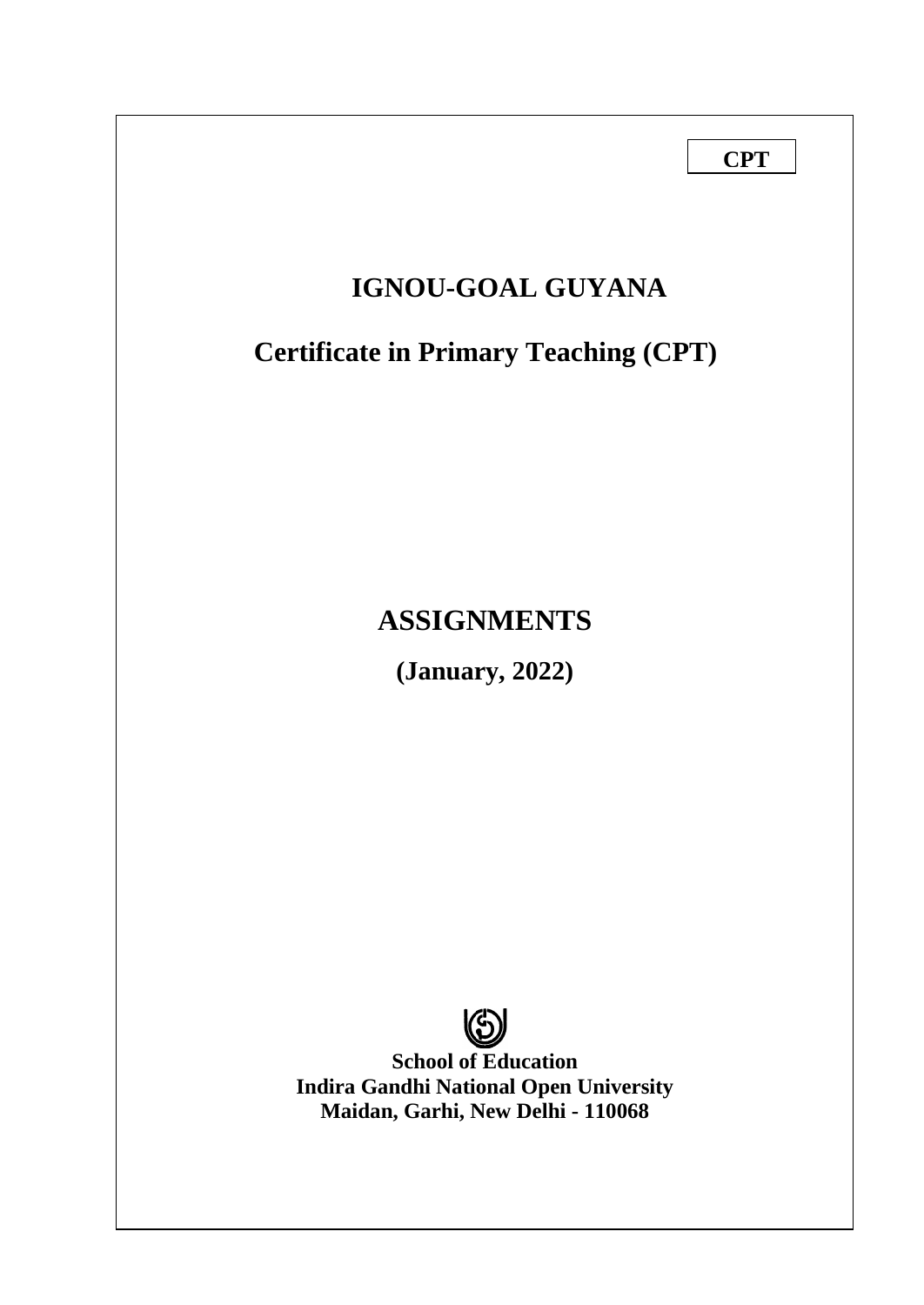# **Assignments**

## **January 2022**

# **Certificate in Primary Teaching (CPT)**

## **ES-201: Teaching Language**

#### **Assignment**

#### **Answer the following questions in about 500 words each:**

- i) What are the four stages of the reading process? Describe them with suitable examples.
- ii) What are audio-visual aids? Discuss the criteria you would consider in selecting and/or preparing audio-visual aids for children.
- iii) Describe causes of reading errors in children. How would you help children in learning to avoid reading errors? Discuss with examples.

## **ES-202: Teaching of Mathematics**

### **Assignment**

#### **Answer the following questions in about 500 words each:**

- i) Discuss the use and importance of learning mathematics at primary level from the disciplinary, functional and cultural point of view.
- ii) Explain the meaning of competency and discuss main features of competency based evaluation.
- iii) Select a topic in Mathematics at primary level and develop a lesson plan highlighting the steps involved. Also develop 5 test items to assess the progress of learning.

## **ES-203: Teaching of Environmental Studies**

#### **Assignment**

#### **Answer the following questions in about 500 words each:**

- i) Explain the integrated approach to curriculum design in environmental studies? Discuss its importance in teaching-learning at the primary level with examples.
- ii) What are the major environmental concerns? How will you use enquiry-learning or problem-solving approach in acquainting children with the local environmental studies? Discuss.